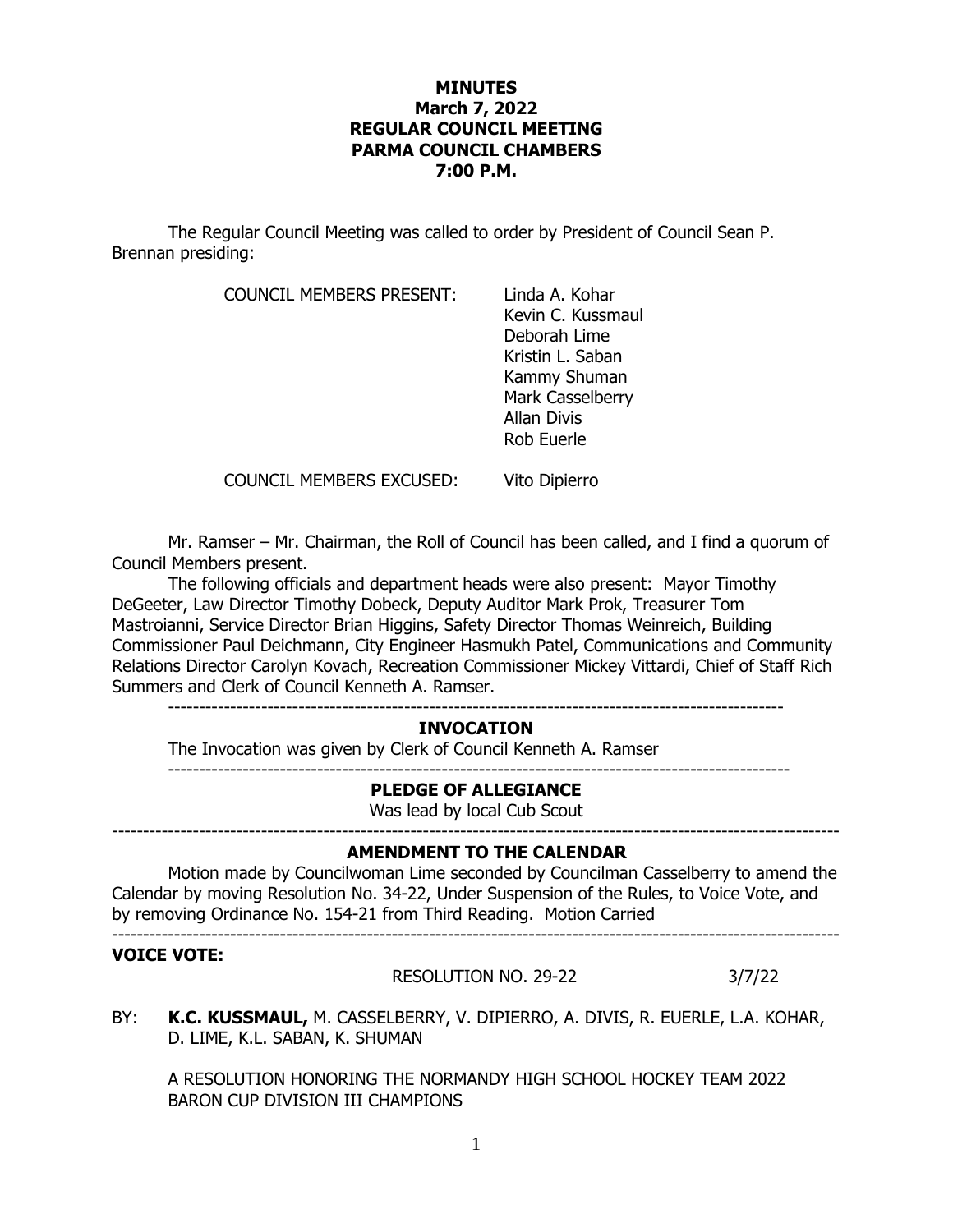Motion made by Councilwoman Lime seconded by Councilman Casselberry to adopt Resolution No. 29-22. Motion carried.

Councilman Kussmaul – Presented the Resolution and Certificates to the Hockey Team.

---------------------------------------------------------------------------------------------------------

RESOLUTION NO. 36-22 3/7/22

BY: **A. DIVIS, K.L. SABAN**, M. CASSELBERRY, V. DIPIERRO, R. EUERLE, L.A. KOHAR, K.C. KUSSMAUL, D. LIME, K. SHUMAN

A RESOLUTION HONORING MARCO'S PIZZA ON THEIR DONATION TO ST. ANTHONY OF PADUA SCHOOL

Motion made by Councilwoman Lime seconded by Councilman Casselberry to adopt Resolution No. 36-22. Motion carried.

Mayor DeGeeter – Presented the Resolution.

RESOLUTION NO. 34-22 3/7/22

---------------------------------------------------------------------------------------------------------

BY: **K.L. SABAN, M. CASSLEBERRY, R. EUERLE,** V. DIPIERRO, A. DIVIS, L.A. KOHAR, K.C. KUSSMAUL, D. LIME, K. SHUMAN

A RESOLUTION IN SUPPORT OF THE UKRAINIAN COMMUNITY IN PARMA AND RESIDENTS OF UKRAINE STANDING IN SOLIDARITY, AND DECLARING AN EMERGENCY

Motion made by Councilwoman Lime seconded by Councilman Casselberry to adopt Resolution No. 34-22 as amended. Motion carried.

Mayor DeGeeter - Presented the Proclamation.

-------------------------------------------------------------------------------------------------------------------

## **LEGISLATIVE COMMENT**

No one wished to speak.

#### --------------------------------------------------------------------------------------------------------------------- **DISPOSAL OF JOURNAL**

Mr. Brennan – Stated, you have before you the minutes from the February 22, 2022 Regular Council Meeting and February 23, 2022 Special Council Meeting. Asked if there were any additions or corrections to the minutes? Stated, hearing none, the minutes will stand approved as printed.

--------------------------------------------------------------------------------------------------------

# **COMMUNICATIONS, PETITIONS AND CLAIMS**

Request received from Ohio Division of Liquor for a new D2 liquor permit for Oishi Ramen, 8635 W. Ridgewood Dr.,44129 Mailed February 11, 2022. Responses must be postmarked no later than March 14, 2022.

Mr. Brennan – Said Liquor Permits were referred to Council and Safety Director.

----------------------------------------------------------------------------------------------------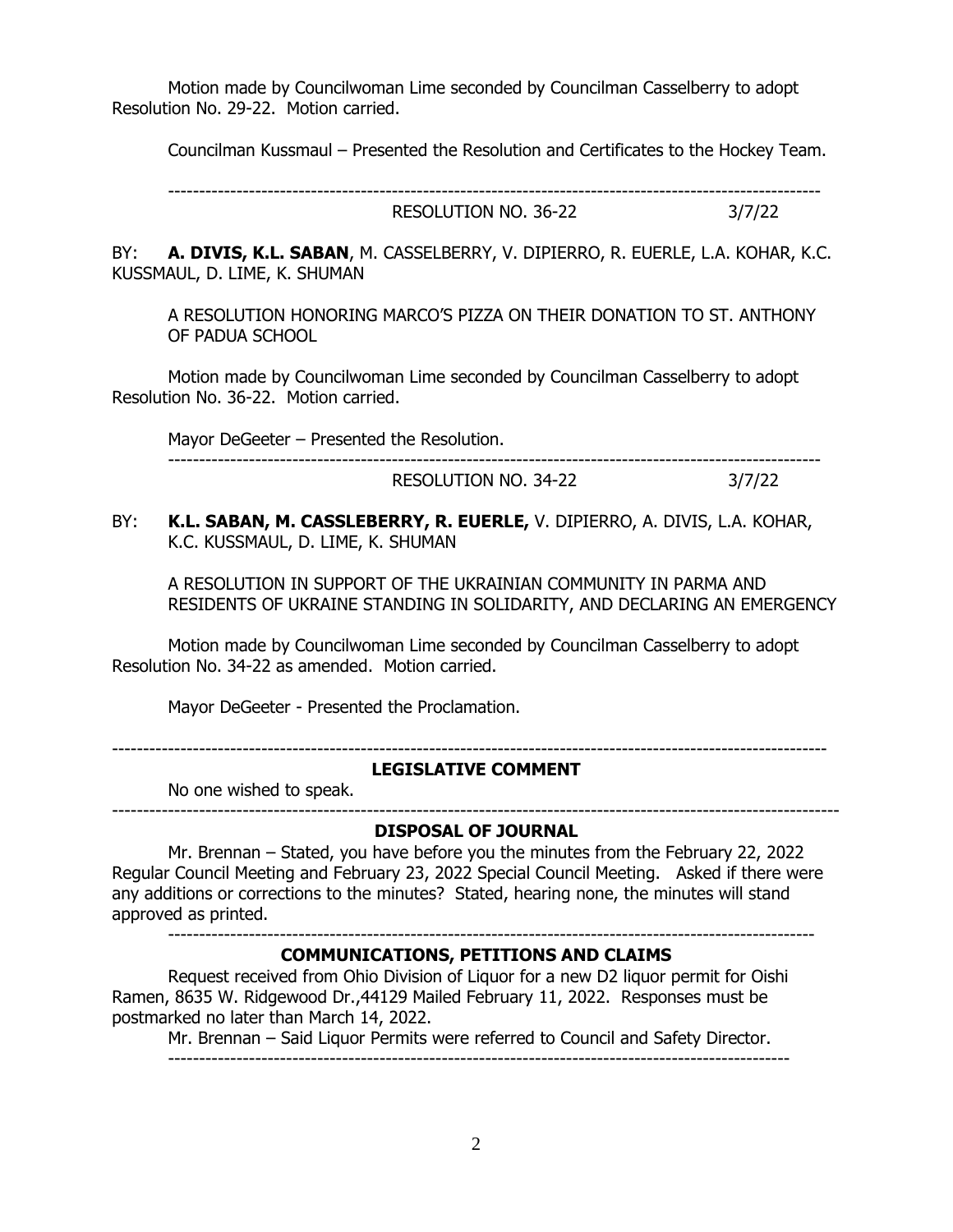# **FIRST READING**:

### ORDINANCE NO. 27-22 3/7/22

#### BY: L.A. KOHAR (By Request – Community Services & Economic Development Director)

AN ORDINANCE TO AUTHORIZE THE MAYOR OR HIS DESIGNEE TO ENTER INTO AN ECONOMIC DEVELOPEMNT GRANT AWARD AGREEMENT BETWEEN THE CITY OF PARMA AND ALLIED DEVELOPMENT/CHICK-FIL-A, AND DECLARING AN EMERGENCY

Mr. Brennan – Said Ordinance will be referred to the Finance Committee.

# ORDINANCE NO. 28-22 3/7/22

------------------------------------------------------------------------------------------------------------

# BY: L.A. KOHAR (By Request – Community Services & Economic Development Director)

 AN ORDINANCE TO AUTHORIZE THE MAYOR OR HIS DESIGNEE TO ENTER INTO AN ECONOMIC DEVELOPMENT GRANT AWARD AGREEMENT BETWEEN THE CITY OF PARMA AND ALLIED DEVELOPMENT/ACE HARDWARE, AND DECLARING AN EMERGENCY

-----------------------------------------------------------------------------------------------------------

Mr. Brennan – Said Ordinance will be referred to the Finance Committee.

### ORDINANCE NO. 31-22 3/7/22

BY: V. DIPIERRO (By Request – Community Services & Economic Development Director)

> AN ORDINANCE TO AUTHORIZE THE MAYOR OR HIS DESIGNEE TO ENTER INTO AN ECONOMIC DEVELOPMENT/GRANT AWARD AGREEMENT BETWEEN THE CITY OF PARMA AND ALLIED DEVELOPMENT/ADVANCE DOOR COMPANY, AND DECLARING AN EMERGENCY

Mr. Brennan – Said Ordinance will be referred to the Finance Committee.

#### ----------------------------------------------------------------------------------------------------------- **SECOND READING:**

#### ORDINANCE NO. 12-22 2/22/22

BY: K. L. SABAN

(By Request – Service Director)

AN ORDINANCE AUTHORIZING THE DIRECTOR OF PUBLIC SERVICE TO ENTER INTO AN AGREEMENT WITH THE CUYAHOGA COUNTY DEPARTMENT OF PUBLIC WORKS TO COMMIT \$2 MILLION DOLLARS (\$2,000.000.00) OF AMERICAN RESCUE PLAN ACT FUNDS (ARPA) FOR VARIOUS INFRASTRUCTURE PROJECTS IN THE CITY OF PARMA, AND DECLARING AN EMERGENCY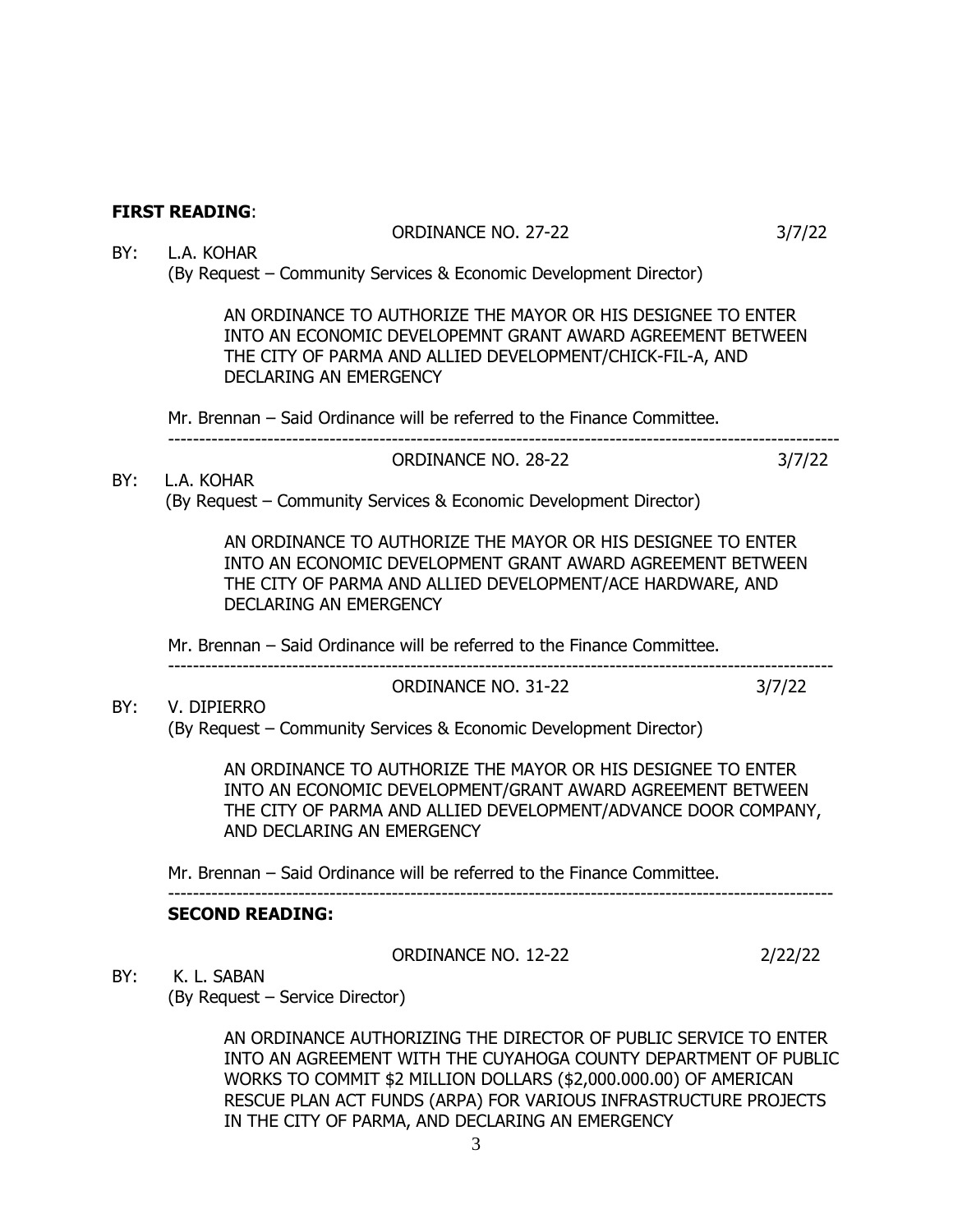Motion made by Councilwoman Saban seconded by Councilman Casselberry to amend Ordinance No. 12-22 by accepting Exhibit "A". Motion carried.

Motion made by Councilwoman Saban seconded by Councilman Casselberry to refer Ordinance No. 12-22 as amended back to the Finance Committee. Motion Carried. ---------------------------------------------------------------------------------------------------------------------

ORDINANCE NO. 18-22 2/22/22

BY: D. LIME

(By Request – Safety Director)

AN ORDINANCE AUTHORIZING THE MAYOR AND/OR THE DIRECTOR OF PUBLIC SAFETY TO ENTER INTO A CONTRACT FOR THE PROVISION OF MEDICAL CARE FOR THE PARMA DETENTION CENTER, AND DECLARING AN EMERGENCY

Motion made by Councilwoman Saban seconded by Councilman Casselberry to amend Ordinance No. 18-22 by accepting the contract. Motion Carried.

Motion made by Councilwoman Saban seconded by Councilman Casselberry to refer as amended Ordinance No. 18-22 back to the Finance Committee. Motion Carried.

------------------------------------------------------------------------------------------------------------

BY: K.L. SABAN

(By Request – Recreation Director)

AN ORDINANCE TO AMEND A PORTION OF SUBSECTION (b) "RECREATION DEPARTMENT" OF SECTION 185.05 "FEES OF THE DIRECTOR OF PUBLIC SERVICE", RELATIVE TO THE RIDGEWOOD MUNICIPAL GOLF COURSE FEES OF THE CODIFIED ORDINANCES OF THE CITY OF PARMA, AND DECLARING AN EMERGENCY

Motion made by Councilwoman Saban seconded by Councilman Casselberry to refer Ordinance No. 25-22 back to the Finance Committee. Motion Carried.

-------------------------------------------------------------------------------------------------------------------

# **THIRD READING:**

ORDINANCE NO. 169-21 10/4/21

ORDINANCE NO. 25-22 2/22/22

BY: D. LIME

 AN ORDINANCE TO AMEND SECTION 1197.13 "REQUIRED TRASH COLLECTION AREAS" WITHIN CHAPTER 1197 "OFF STREET PARKING AND LOADING FACILITIES" REGARDING GATE CLOSURES AND ADDITIONAL HEIGHT IN GENERAL BUSINESS TRASH COLLECTION AREAS IN THE CODIFIED OF THE CITY OF PARMA, AND DECLARING AN EMERGENCY

Motion made by Councilman Divis seconded by Councilman Casselberry to accept Substitute Ordinance No. 169-21 which amends the language on the previous Ordinance No. 169-21 as stated in the substitute legislation. Motion Carried

Motion made by Councilman Divis seconded by Councilman Casselberry to refer Substitute Ordinance No. 169-21 back to the Planning Committee and Planning Commission. Motion Carried.

--------------------------------------------------------------------------------------------------------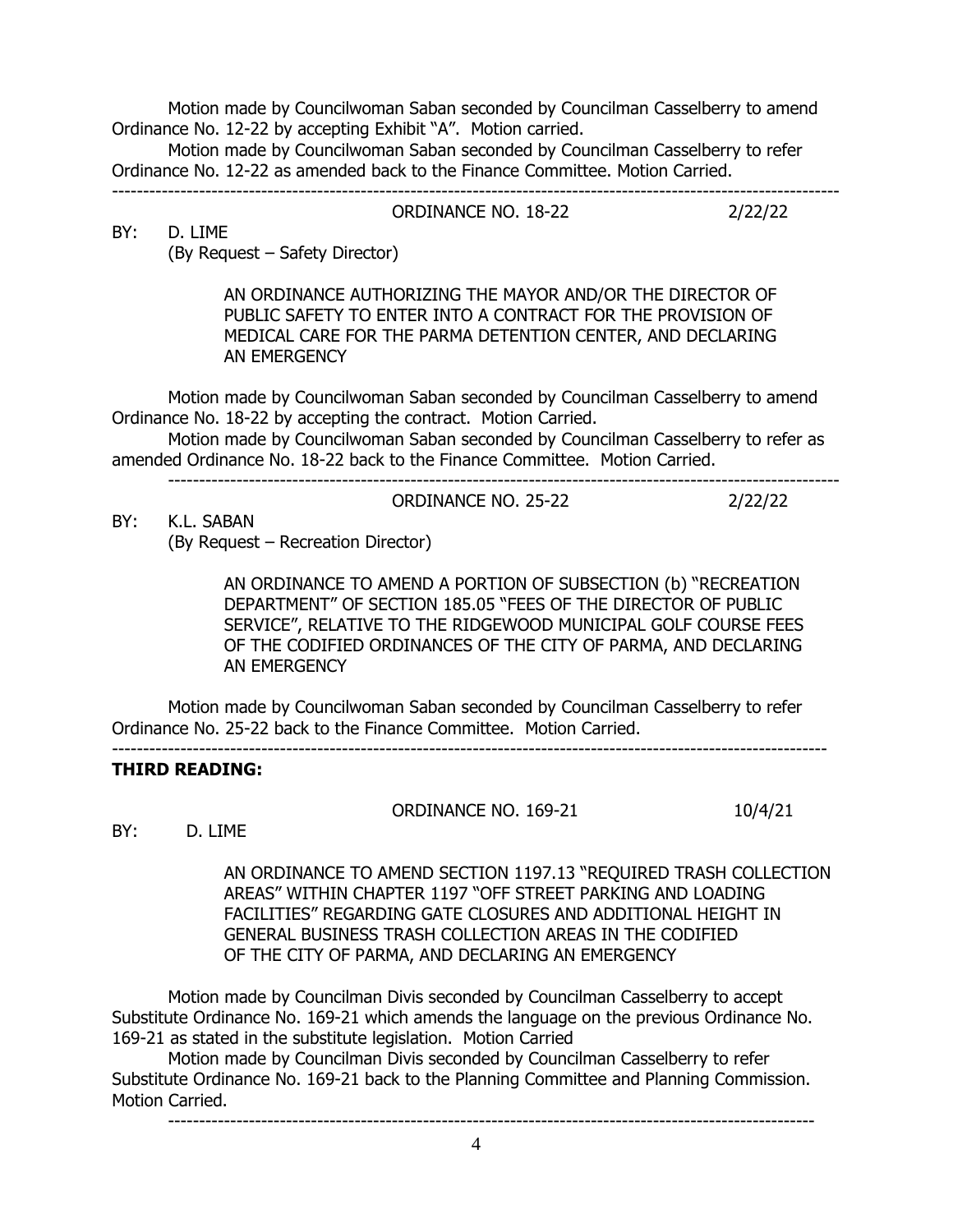BY: K.L. SABAN, A. DIVIS

(By Request: Service Director)

A RESOLUTION TO EXEMPT CERTAIN PARCELS OF LAND, UPON MEETING CERTAIN CRITERIA, FROM SPECIAL ASSESSMENTS FOR STREET LIGHTS AND THE MAINTENANCE OF SANITARY SEWERS, STORM SEWERS, AND WATER MAINS, AND DECLARING AN EMERGENCY

Motion made by Councilwoman Lime seconded by Councilman Casselberry to adopt Resolution No. 11-22.

Yes: Kohar, Kussmaul, Lime, Saban, Shuman, Casselberry, Divis, Euerle.

No: None; Resolution No. 11-22 is adopted. -------------------------------------------------------------------------------------------------------- ORDINANCE NO. 13-22 2/7/22

BY: **A. DIVIS**, L.A. KOHAR, D. LIME, K.L. SABAN, SHUMAN, CASSELBERRY (By Request: City Engineer)

> AN ORDINANCE AUTHORIZING THE DIRECTOR OF PUBLIC SERVICE TO ENTER INTO AN AGREEMENT WITH THE NORTHEAST OHIO REGIONAL SEWER DISTRICT (NEORSD) THROUGH THE COMMUNITY COST-SHARE PROGRAM (CCS) FOR THE BIG CREEK FLOOD REDUCTION PROJECT NEAR SPRAGUE ROAD (EAST OF STATE ROAD) IN THE CITY OF PARMA, AND DECLARING AN EMERGENCY

Motion made by Councilwoman Lime seconded by Councilman Casselberry to adopt Ordinance No. 13-22.

Yes: Kohar, Kussmaul, Lime, Saban, Shuman, Casselberry, Divis, Euerle.

No: None; Ordinance No. 13-22 is adopted.

--------------------------------------------------------------------------------------------------------

ORDINANCE NO. 15-22 2/7/22

BY: D. LIME

AN ORDINANCE TO AMEND THE GENERAL OFFENSES CODE OF THE CITY TO CONFORM TO CURRENT STATE LAW, AND DECLARING AN **EMERGENCY** 

Motion made by Councilwoman Lime seconded by Councilman Casselberry to adopt Ordinance No. 15-22.

Yes: Kohar, Kussmaul, Lime, Saban, Shuman, Casselberry, Divis, Euerle.

No: None; Ordinance No. 15-22 is adopted.

ORDIANCE NO. 16-22 2/7/22

BY: K. SHUMAN

AN ORDINANCE TO APPROVE THE EDITING AND INCLUSION OF CERTAIN ORDINANCES AS PARTS OF THE VARIOUS COMPONENT CODES OF THE CODIFIED ORDINANCES; TO APPROVE, ADOPT AND ENACT NEW MATTER IN THE CODIFIED ORDINANCES; TO REPEAL ORDINANCES AND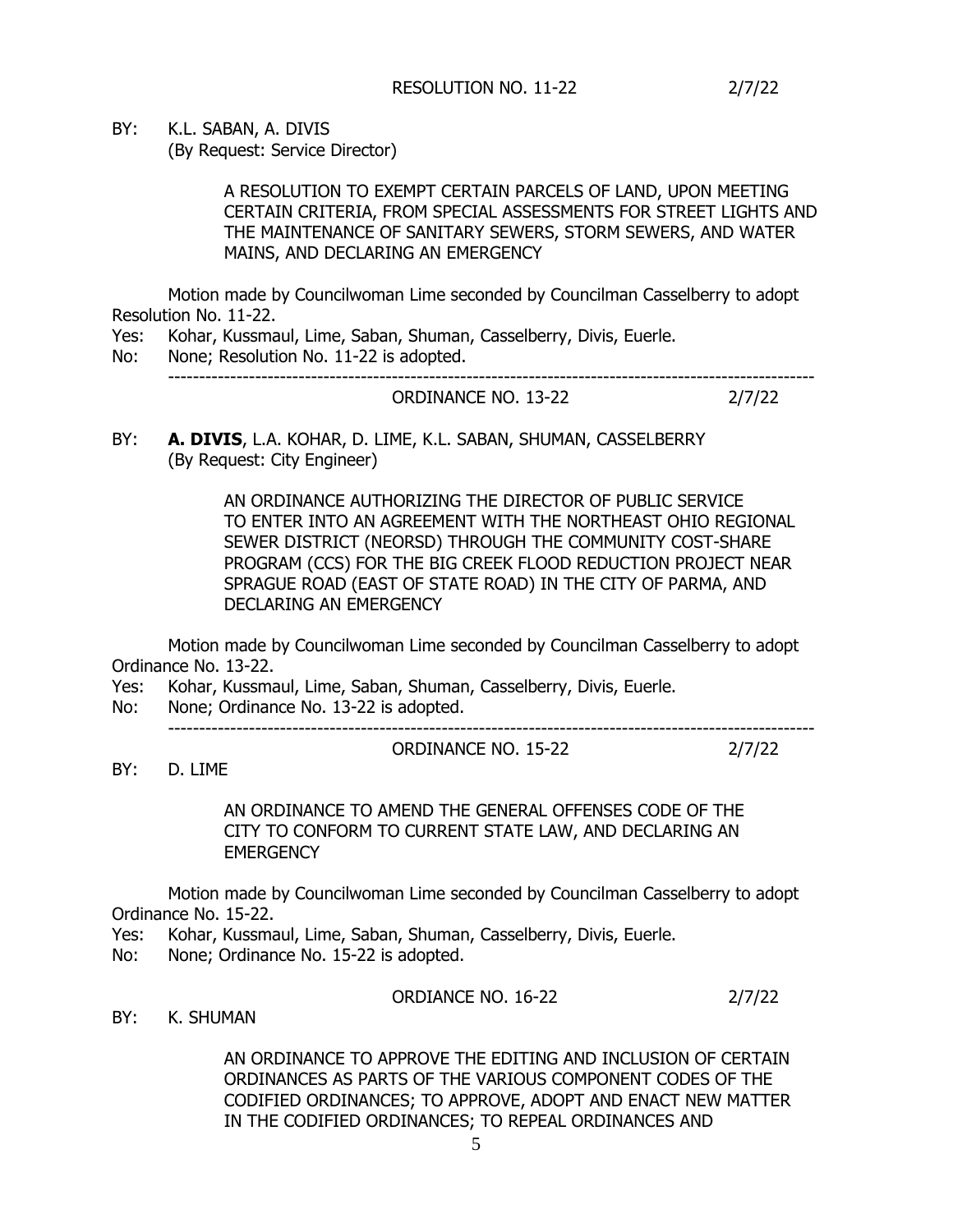### RESOLUTIONS IN CONFLICT THEREWITH; AND TO DECLARE AN EMERGENCY

Motion made by Councilwoman Lime seconded by Councilman Casselberry to adopt Ordinance No. 16-22.

Yes: Kohar, Kussmaul, Lime, Saban, Shuman, Casselberry, Divis, Euerle.

No: None; Ordinance No. 16-22 is adopted.

ORDINANCE NO. 17-22 2/7/22

--------------------------------------------------------------------------------------------------------

BY: D. LIME

### AN ORDINANCE TO AMEND THE TRAFFIC CODE OF THE CITY TO CONFORM TO CURRENT STATE LAW, AND DECLARING AN EMERGENCY

Motion made by Councilwoman Lime seconded by Councilman Casselberry to adopt Ordinance No. 17-22.

Yes: Kohar, Kussmaul, Lime, Saban, Shuman, Casselberry, Divis, Euerle.

No: None; Ordinance No. 17-22 is adopted.

--------------------------------------------------------------------------------------------------------

#### **SUSPENSION OF THE RULES** :

Mr. Brennan – Shall the statutory provision and Rule 48 requiring the full and distinct reading of Resolution No. 32-22, Resolution No. 33-22, Resolution No. 35-22 on three different days be dispensed with?

Yes: Kohar, Kussmaul, Lime, Saban, Shuman, Casselberry, Divis, Euerle.

No: None; motion carried.

Mr. Brennan – Shall Rule 45 requiring reference to committee be dispensed with and Resolution No. 32-22, Resolution No. 33-22, Resolution No. 35-22 be placed on final passage?

- Yes: Kohar, Kussmaul, Lime, Saban, Shuman, Casselberry, Divis, Euerle.
- No: None; motion carried.

----------------------------------------------------------------------------------------------------

BY: K. L. SABAN

### A RESOLUTION SUPPORTING MARCH AS "NATIONAL ATHLETIC TRAINING MONTH", AND DECLARING AN EMERGENCY

RESOLUTION NO 32-22 3/7/22

Motion made by Councilwoman Lime seconded by Councilman Casselberry to adopt Resolution No. 32-22.

Yes: Kohar, Kussmaul, Lime, \* Saban, Shuman, Casselberry, Divis, Euerle.

No: None; Resolution No. 32-22 is adopted.

\*Councilwoman Saban- Expressed how lucky our district is to have such caring Trainers that go above and beyond.

RESOLUTION NO. 33-22 3/7/22

BY: **K.L. SABAN, L.A. KOHAR, D. LIME, K. SHUMAN**, K. KUSSMAUL, M. CASSELBERRY, A. DIVIS, R. EUERLE

> A RESOLUTION RECOGNIZING MARCH 8, 2022 AS "INTERNATIONAL WOMEN'S DAY", AND DECLARING AN EMERGENCY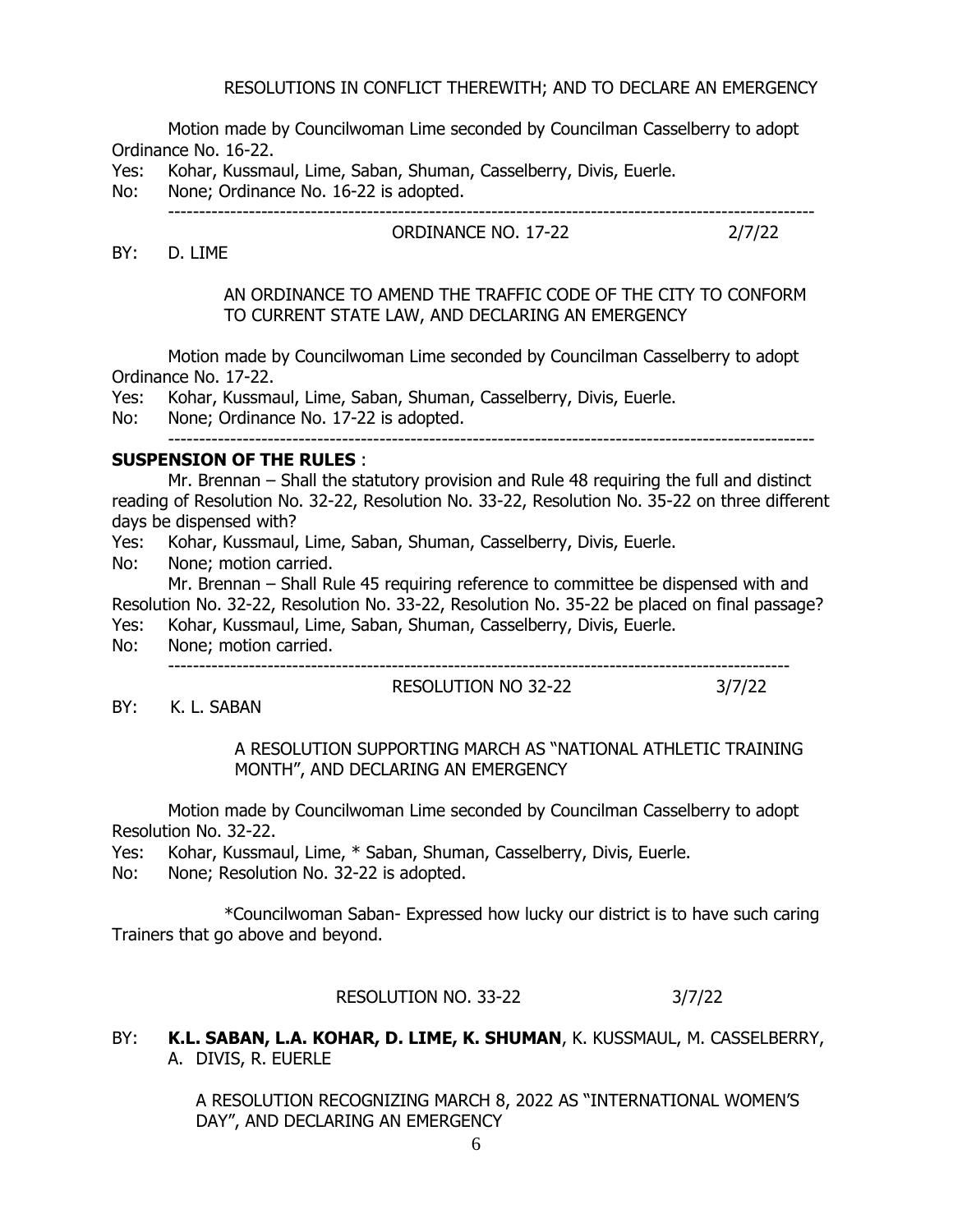Motion made by Councilwoman Lime seconded by Councilman Casselberry to adopt Resolution No. 33-22.

Yes: Kohar, Kussmaul, Lime, \* Saban, Shuman, Casselberry, Divis, Euerle.

No: None; Resolution No. 33-22 is adopted.

\*Councilwoman Saban – Stated how lucky she felt to be sitting on Council with fellow Councilwomen, Lime, Shuman, and Kohar. ----------------------------------------------------------------------------------------------------------------

# RESOLUTION NO. 35-22 3/7/22

BY: K.L. SABAN (By Request- Auditor)

# A RESOLUTON APPROVING THE CITY AUDITOR'S POST CERTIFICATION OF REQUISITIONS AS DETAILED IN EXHIBIT "A" AND DECLARING AN **EMERGENCY**

Motion made by Councilwoman Lime seconded by Councilman Casselberry to adopt Resolution No. 35-22.

Yes: Kohar, Kussmaul, \*Lime, Saban, Shuman, Casselberry, Divis, Euerle.

No: None; Resolution No. 35-22 is adopted.

\*Councilwoman Lime – Stated that she was very pleased to see the Post Certifications coming through so soon.

----------------------------------------------------------------------------------------------------------------

# **PUBLIC SESSION**

Roy Jech, Keystone Rd. - Referred to Ordinance No. 169-21. Mr. Jech stated that all businesses should be responsible for enclosures, what is good for one is good for all. ------------------------------------------------------------------------------------------------------------------

# **MISCELLANEOUS BUSINESS**

Mayor DeGeeter – Stated how proud he felt, and that it was a very positive meeting. ----------------------------------------------------------------------------------------------------

Service Director Higgins – No Comment

----------------------------------------------------------------------------------------------------

Safety Director Weinreich – No Comment

-----------------------------------------------------------------------------------------------------

Auditor Day – No Comment

----------------------------------------------------------------------------------------------------------

Treasurer Mastroianni – No Comment -----------------------------------------------------------------------------------------------------------

Law Director Tim Dobeck – No Comment

Councilwoman Kohar – Thanked the Service Department for all their hard work.

-----------------------------------------------------------------------------------------------------------

------------------------------------------------------------------------------------------------------------

Councilman Kussmaul – Thanked the Service and the Engineering Department for all they do regarding the flooding issues. Also thanked Clerk of Council Ken Ramser for the follow up on the date of the Swearing In Ceremony for City Council.

-----------------------------------------------------------------------------------------------------------